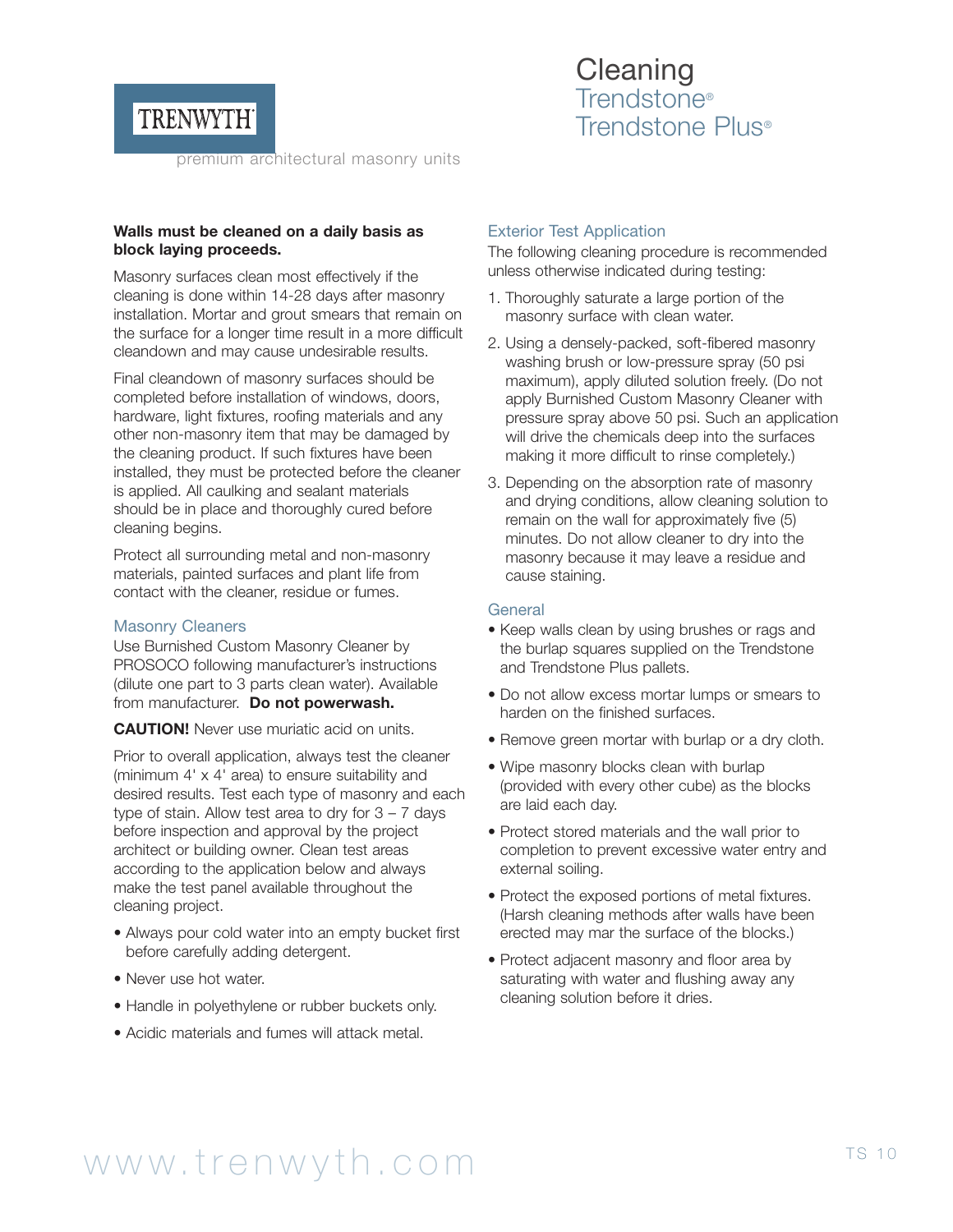

premium architectural masonry units

# **Materials**

- Two plastic or hard rubber buckets
- Rubber gloves
- Soft fiber masonry brushes (or whitewash brushes)
- Wooden, plastic or other soft, non-staining scraping device
- Supply of "clean" wipers, such as lint-free cloths or paper towels
- Clean water
- Burnished Custom Masonry Cleaner (dilute one part to 3 parts of clean water). Do not apply Burnished Custom Masonry Cleaner with pressure spray above 50 psi. It will cause efflorescence.

# **DO NOT USE ACID OR CLEANER WITH HCL BASE.**

### Cleaning Procedure 1

- 1. Brush clean water liberally on the surface area to be cleaned. Brush approximately one square yard at a time.
- 2. It is important that the masonry wall be kept wet at all times. Do not use dirty water.
- 3. Apply cleaning solution brushing in a circular motion to remove any unwanted mortar smears.
- 4. Remove excess lumps of mortar with the soft (wood or plastic) scraping device and re-apply cleaning solution.
- 5. Allow cleaning solution to remain on the surface for two or three minutes then wash off with liberal amounts of fresh, clean water.
- 6. Wipe the walls down completely dry with clean, dry wipers.

# Cleaning Procedure 2

If liberal amounts of water cannot be used, an alternative procedure may be employed.

**Cleaning** Trendstone®

Trendstone Plus®

- 1. Soak a clean wiper in the cleaning solution. Wring it out so it is wet enough to dampen the surface, but dry enough so that the solution will not run down the wall.
- 2. Allow the solution to remain on the surface for two or three minutes. Remove excess lumps of mortar with the soft scraping device and repeat Step #1.
- 3. Wipe the wall completely dry with clean, dry wipers.

Note: To remove mortar smears that have been allowed to harden on the wall and cannot be removed by following the procedures listed above, a solution of Burnished Custom Masonry Cleaner by PROSOCO may be used with a dilution ratio of 1 part cleaner to 3 parts clean water, strictly following manufacturer's instructions.

**WARNING!** Never use muriatic acid solutions on Trendstone or Trendstone Plus units.

### Final Cleandown

Clean the completed walls with a detergent masonry cleaner strictly following the manufacturer's instructions including thorough rinsing. Do not use acid or abrasives on the block surfaces. For stubborn mortar stains or smears, a 3:1 solution of Burnished Custom Masonry Cleaner by PROSOCO may be used as long as the walls are thoroughly wetted with clean water before applying the cleaning solution and thoroughly rinsed with clean water immediately after washing. Failure to strictly follow manufacturer's instructions can result in permanent damage to the finished faces. **DO NOT POWERWASH .**

# www.trenwyth.com TS 11